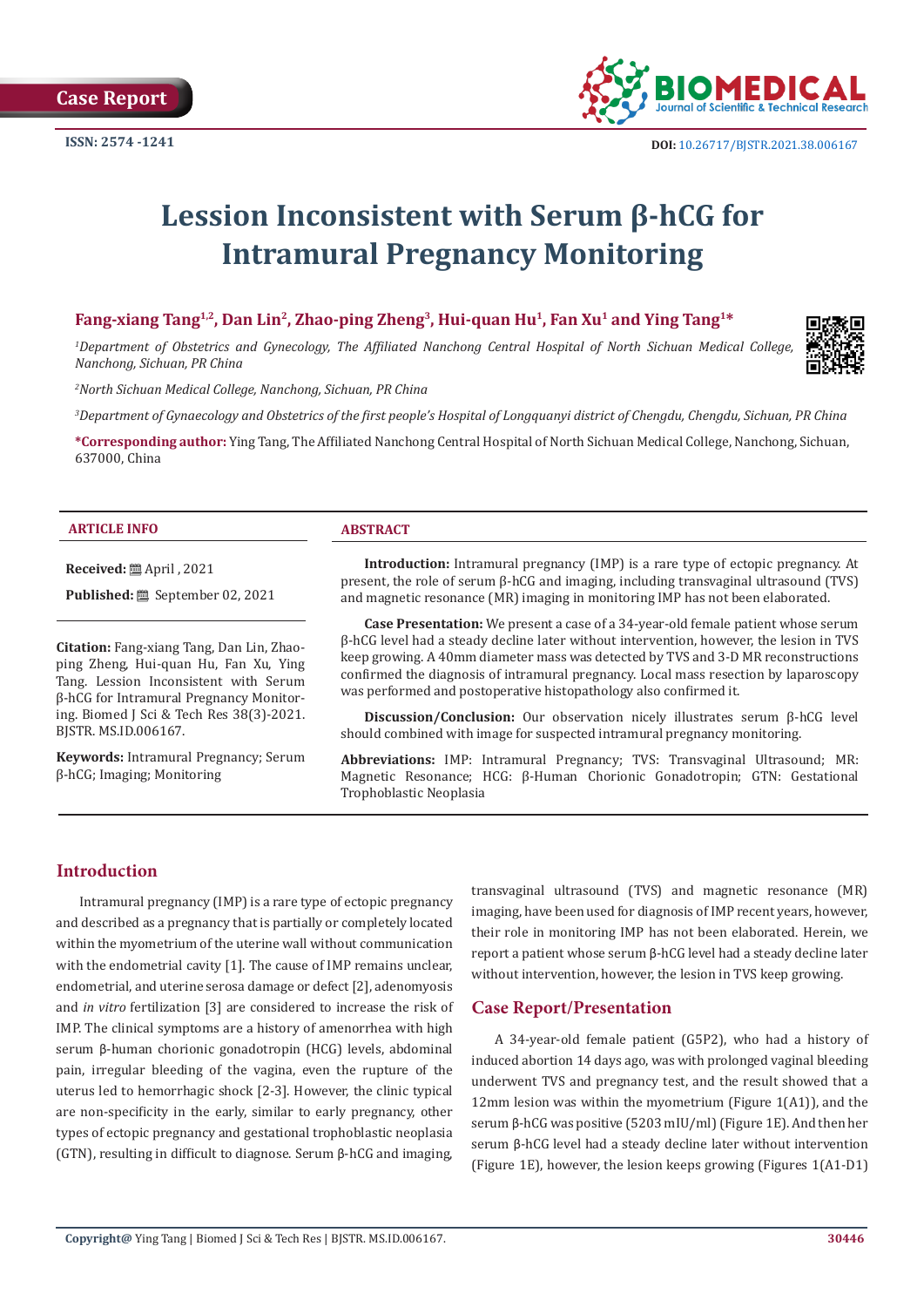& 1F) with the enhancement of color Doppler signals (Figures 1(A2-D2)). One week later, her serum β-hCG level was 3299 mIU/ mL (Figure 1E) while the lesion embedded into the myometrium in the right-side wall of the uterine increased to 24 mm (Figure 1(B1)). Then a 40mm diameter mass was detected by TVS after 28 days (Figures 2A & 2B), and 3-D MR reconstructions confirmed the diagnosis of intramural pregnancy (Figure 2C). Thereafter, the patient was admitted to hospital, local mass resection by laparoscopy was performed. Intraoperative freezing showed spindle cell tumor, and postoperative histopathology confirmed it. Her β-hCG decreased to 50.4 mIU/mL 10 days after surgery with no vaginal bleeding and returned to normal 2 months after surgery (Figure 1G).



**Figure 1**: Image and serum β-hCG change for suspected intramural pregnancy monitoring



**Figure 2**: MR image and 3-D MR reconstructions for 40mm diameter mass in uterine.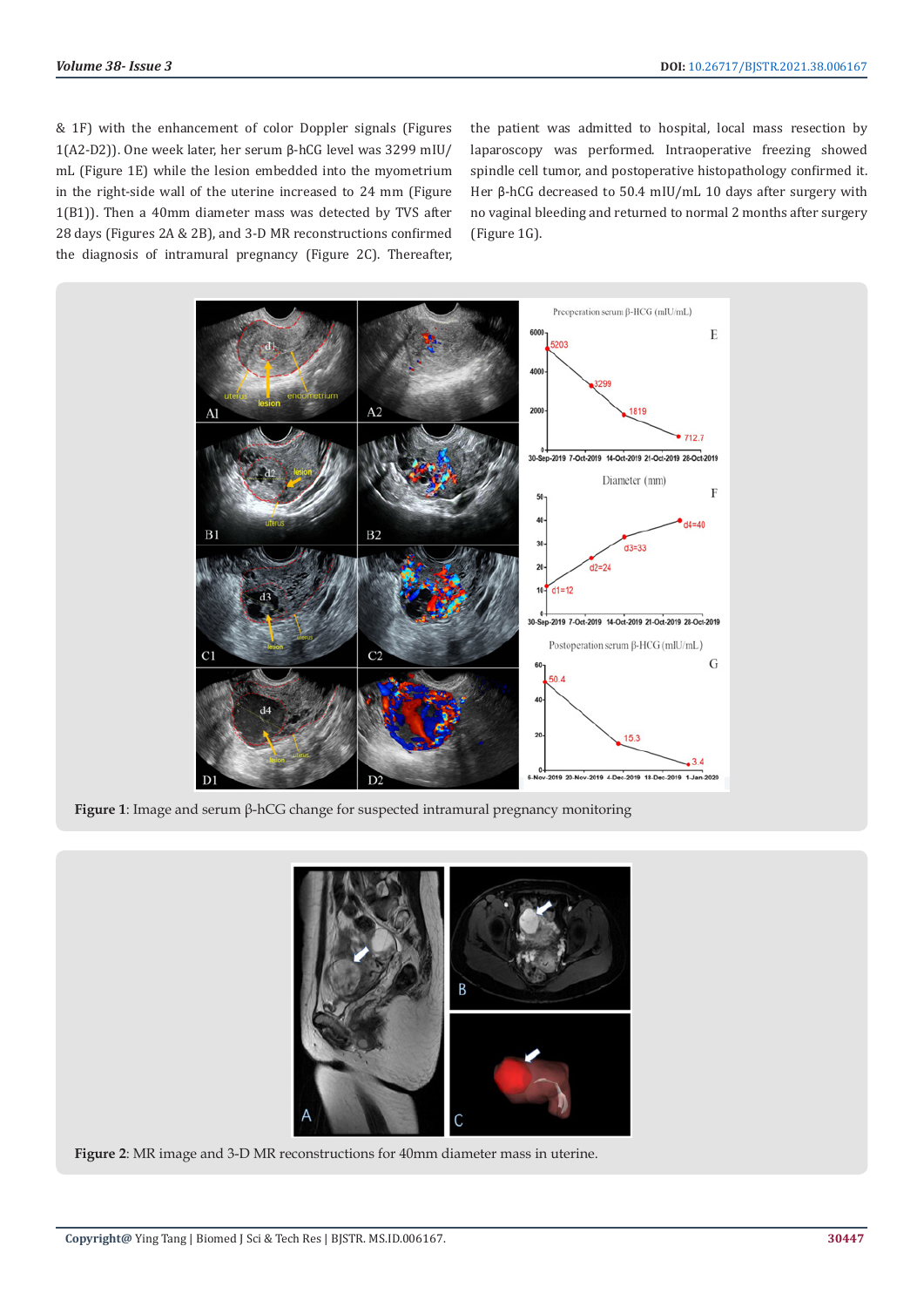# **Discussion/Conclusion**

IMP accounting for less than 1% of all ectopic pregnancies [4], which is increased significantly in recent years. The main symptoms of IMP are menopause, mild vaginal bleeding, abdominal pain and increasing of serum β-hCG [5], however, they are seldom specific in early, which make IMP is too difficult to diagnose. Numerous patients are not diagnosed IMP until uterine rupture [6]. Thus, early diagnosis and monitoring are the key to prevent complications. Nowadays, TVS is considered as the first-line imaging technique for diagnosis of ectopic pregnancy, however, the data to monitor intramural pregnancy is absent [7]. MR imaging has been reported be useful in the early diagnosis of IMP [8] by providing a clear definition of the relationship between the identified lesion and the endometrial cavity, however, imaging features are very similar to GTN, resulting in especially challenging in diagnosis. The treatment for patients with IMP should be individualized, depending on the size of the lesion, patient status and the desire for future fertility. At present, the major treatment is surgery and medical therapy. Firstly, surgery for IMP include mass resection by laparoscopy or hysterectomy by laparoscopy or open surgery [4]. In our case, we found a lesion was within the myometrium 14 days after induced abortion. Besides, the diameter of lesion increased with time, thus mass resection by laparoscopy was performed. Secondly, verghese, et al. [9] reported the successful management of IMP with systemic methotrexate administration. A number of patients reached clinically cured by methotrexate.

Besides, a few treatments using UAE in the literature also has been reported [10]. LONG, et al. reported the successful management of an intramural pregnancy in the second trimester with individualized and combined [11]. In summary, our observation nicely illustrates serum β-hCG level should combined with image for suspected intramural pregnancy monitoring. Early diagnosis of intramural pregnancy is often difficult, and image change may help to make an accurate diagnosis.

#### **Statement of Ethics**

The study was conducted ethically in accordance with the World Medical Association Declaration of Helsinki. Written informed consent was obtained from the patient for publication of this case report and any accompanying images. A copy of the written consent is available for review by the Editor of this journal.

# **Acknowledgement**

The authors want to thank Shun-ping Shen for his contribution in editing (Figure 2).

# **Disclosure Statement**

The authors have no conflicts of interest relevant to this article.

## **Funding Sources**

This work was supported by the Bureau of Science and Technology Nanchong City Program (No. 18YFZJ0012). The funders had no role in study design, data collection and analysis, decision to publish, or preparation of the manuscript.

## **Author Contributions**

FXT: Planning, Data collection, analyzing and writing the manuscript. DL: Data collection, planning, data collection. ZPZ: Analyzing and writing the manuscript. HQH: Planning, data collection. FX: Conception, planning, data collection and revising the manuscript. YT: Conception, planning, data collection and revising the manuscript. All authors have read and approved the manuscript.

#### **References**

- 1. [Su S, Chavan D, Song K, Chi D, Zhang GY, et al. \(2017\) Distinguishing](https://pubmed.ncbi.nlm.nih.gov/28454372/) [between intramural pregnancy and choriocarcinoma: A casereport.](https://pubmed.ncbi.nlm.nih.gov/28454372/) [Oncol Lett 13\(4\): 2129-2132.](https://pubmed.ncbi.nlm.nih.gov/28454372/)
- 2. [Vlahos NF, Theodoridis TD, Partsinevelos GA \(2017\) Myomas and](https://pubmed.ncbi.nlm.nih.gov/29234680/) [Adenomyosis: Impact on Reproductive Outcome. Biomed Res Int 2017:](https://pubmed.ncbi.nlm.nih.gov/29234680/) [5926470.](https://pubmed.ncbi.nlm.nih.gov/29234680/)
- 3. [Kurian NK, Modi D \(2019\) Extracellular vesicle mediated embryo](https://pubmed.ncbi.nlm.nih.gov/30362057/)[endometrial cross talk during implantation and in pregnancy. J Assist](https://pubmed.ncbi.nlm.nih.gov/30362057/) [Reprod Genet 36\(2\): 189-198.](https://pubmed.ncbi.nlm.nih.gov/30362057/)
- 4. [Zhang Q, Xing X, Liu S, Xie X, Liu X, et al. \(2019\) Intramural ectopic](https://pubmed.ncbi.nlm.nih.gov/31729562/) [pregnancy following pelvic adhesion: case report and literature review.](https://pubmed.ncbi.nlm.nih.gov/31729562/) [Arch Gynecol Obstet 300\(6\): 1507-1520.](https://pubmed.ncbi.nlm.nih.gov/31729562/)
- 5. [Bannon K, Fernandez C, Rojas D, Levine EM, Locher S \(2013\) Diagnosis](https://obgyn.onlinelibrary.wiley.com/doi/10.1002/uog.12437) [and management of intramural ectopic pregnancy. J Minim Invasive](https://obgyn.onlinelibrary.wiley.com/doi/10.1002/uog.12437) [Gynaecol 20: 697-700.](https://obgyn.onlinelibrary.wiley.com/doi/10.1002/uog.12437)
- 6. [You SH, Chen PC, Chueh HY, Huang KG, Wang HS, et al. \(2019\) Perforating](https://pubmed.ncbi.nlm.nih.gov/30218710/) [Scar of Intrauterine Device with Subsequent Intramural Pregnancy and](https://pubmed.ncbi.nlm.nih.gov/30218710/) [Uterine Rupture. J Minim Invasive Gynecol 26\(4\): 591-592.](https://pubmed.ncbi.nlm.nih.gov/30218710/)
- 7. [Yoshigi J, Yashiro N, Kinoshita T, O'uchi T, Kitagaki H \(2006\) Diagnosis](https://pubmed.ncbi.nlm.nih.gov/16785724/) [of ectopic pregnancy with MRI: efficacy of T2\\*weighted imaging. Magn](https://pubmed.ncbi.nlm.nih.gov/16785724/) [Reson Med Sci 5: 25-32.](https://pubmed.ncbi.nlm.nih.gov/16785724/)
- 8. [Ramkrishna J, Kan GR, Reidy KL, Ang WC, Palma Dias R \(2018\)](https://findanexpert.unimelb.edu.au/scholarlywork/1235377-re--comparison-of-management-regimens-following-ultrasound-diagnosis-of-non-tubal-ectopic-pregnancies--a-retrospective-cohort-study-reply) [Comparison of management regimens following ultrasound diagnosis of](https://findanexpert.unimelb.edu.au/scholarlywork/1235377-re--comparison-of-management-regimens-following-ultrasound-diagnosis-of-non-tubal-ectopic-pregnancies--a-retrospective-cohort-study-reply) [nontubal ectopic pregnancies: A retrospective cohort study. BJOG 125:](https://findanexpert.unimelb.edu.au/scholarlywork/1235377-re--comparison-of-management-regimens-following-ultrasound-diagnosis-of-non-tubal-ectopic-pregnancies--a-retrospective-cohort-study-reply) [567-575.](https://findanexpert.unimelb.edu.au/scholarlywork/1235377-re--comparison-of-management-regimens-following-ultrasound-diagnosis-of-non-tubal-ectopic-pregnancies--a-retrospective-cohort-study-reply)
- 9. [Verghese T, Wahba K, Shah A \(2012\) An interesting case of](https://pubmed.ncbi.nlm.nih.gov/22605595/) [intramyometrial pregnancy. BMJ Case Rep 2012: bcr1120115187.](https://pubmed.ncbi.nlm.nih.gov/22605595/)
- 10. [Wang S, Dong Y, Meng X \(2013\) Intramura ectopic pregnancy: Treatment](https://pubmed.ncbi.nlm.nih.gov/23465260/) [using uterine artery embolization. J Minim Invasive Gynecol 20\(2\): 241-](https://pubmed.ncbi.nlm.nih.gov/23465260/) [243.](https://pubmed.ncbi.nlm.nih.gov/23465260/)
- 11. [Kong L, Mao N, Shi Y, Ma H, Xie H \(2017\) Diagnosis and management of](https://www.ncbi.nlm.nih.gov/pmc/articles/PMC6159175/) [intramural ectopic pregnancy in the second trimester—a case report.](https://www.ncbi.nlm.nih.gov/pmc/articles/PMC6159175/) [BJR Case Rep 3\(4\): 20160095.](https://www.ncbi.nlm.nih.gov/pmc/articles/PMC6159175/)